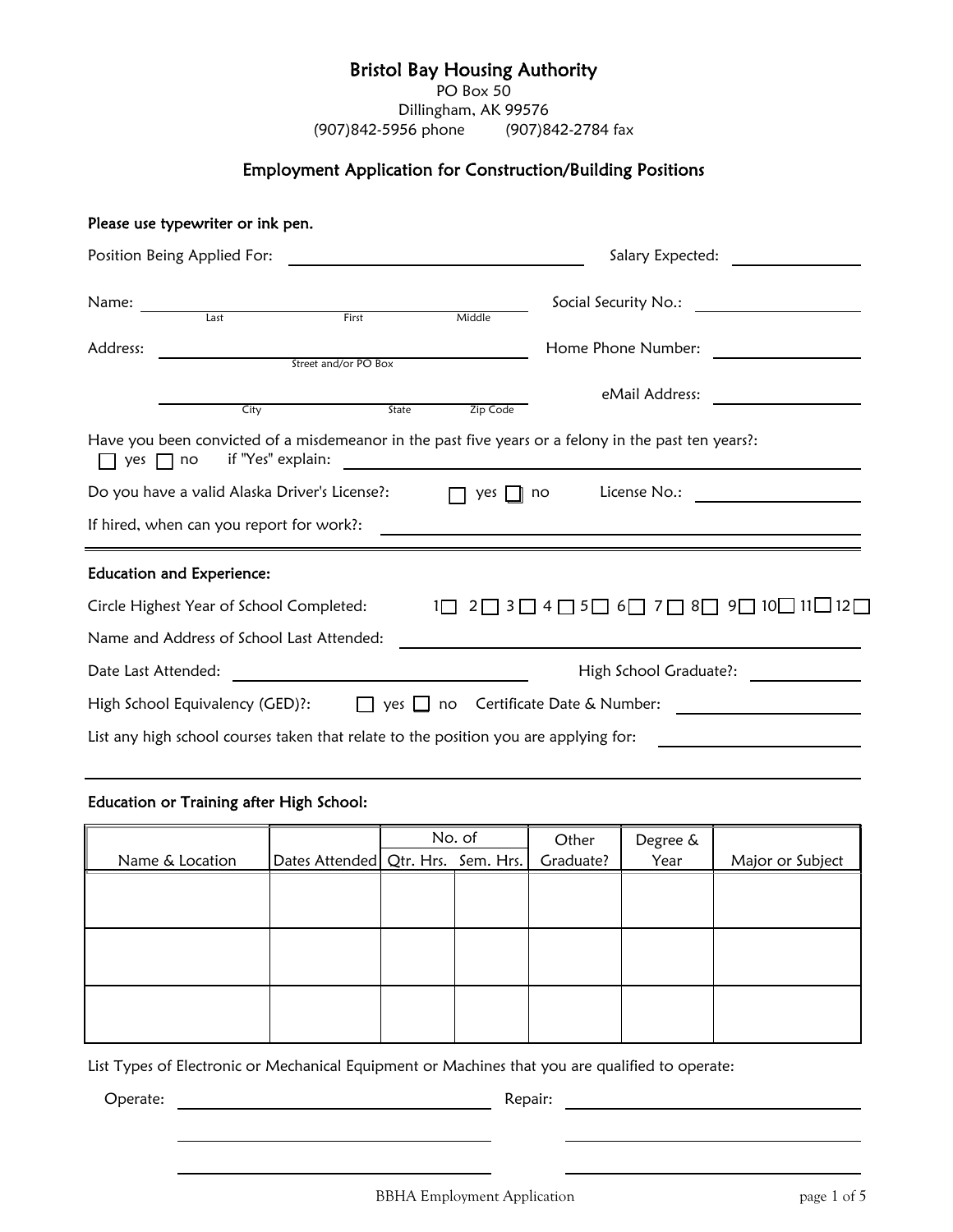Employment History: Include all jobs within past five years. Give earlier job history if pertinent to job applied for. Include any period of unemployment over three months in length. Use additional pages if needed to give complete history. Start with last or present position and work backwards.

| Employer:                                                                                                                                                                                                                      | From:<br>$\frac{1}{\sqrt{1-\frac{1}{2}}\cdot\frac{1}{\sqrt{1-\frac{1}{2}}\cdot\frac{1}{\sqrt{1-\frac{1}{2}}\cdot\frac{1}{\sqrt{1-\frac{1}{2}}\cdot\frac{1}{\sqrt{1-\frac{1}{2}}\cdot\frac{1}{\sqrt{1-\frac{1}{2}}\cdot\frac{1}{\sqrt{1-\frac{1}{2}}\cdot\frac{1}{\sqrt{1-\frac{1}{2}}\cdot\frac{1}{\sqrt{1-\frac{1}{2}}\cdot\frac{1}{\sqrt{1-\frac{1}{2}}\cdot\frac{1}{\sqrt{1-\frac{1}{2}}\cdot\frac{1}{\sqrt{1-\frac{1}{2}}\cdot\frac{1$ |  |  |  |  |
|--------------------------------------------------------------------------------------------------------------------------------------------------------------------------------------------------------------------------------|--------------------------------------------------------------------------------------------------------------------------------------------------------------------------------------------------------------------------------------------------------------------------------------------------------------------------------------------------------------------------------------------------------------------------------------------|--|--|--|--|
|                                                                                                                                                                                                                                | Starting Salary: ___________________ per                                                                                                                                                                                                                                                                                                                                                                                                   |  |  |  |  |
|                                                                                                                                                                                                                                | Final Salary: ________________________ per                                                                                                                                                                                                                                                                                                                                                                                                 |  |  |  |  |
|                                                                                                                                                                                                                                |                                                                                                                                                                                                                                                                                                                                                                                                                                            |  |  |  |  |
|                                                                                                                                                                                                                                |                                                                                                                                                                                                                                                                                                                                                                                                                                            |  |  |  |  |
|                                                                                                                                                                                                                                | May We Contact This Employer:                                                                                                                                                                                                                                                                                                                                                                                                              |  |  |  |  |
| Reason for Leaving:                                                                                                                                                                                                            |                                                                                                                                                                                                                                                                                                                                                                                                                                            |  |  |  |  |
|                                                                                                                                                                                                                                | From:<br>To: $\qquad \qquad$                                                                                                                                                                                                                                                                                                                                                                                                               |  |  |  |  |
|                                                                                                                                                                                                                                | Hours Per Week:<br><u>and the state of the state of the state of the state of the state of the state of the state of the state of the state of the state of the state of the state of the state of the state of the state of the state of the state</u>                                                                                                                                                                                    |  |  |  |  |
|                                                                                                                                                                                                                                |                                                                                                                                                                                                                                                                                                                                                                                                                                            |  |  |  |  |
| Job Title:                                                                                                                                                                                                                     |                                                                                                                                                                                                                                                                                                                                                                                                                                            |  |  |  |  |
| Duties:                                                                                                                                                                                                                        | No. Employees Supervised:                                                                                                                                                                                                                                                                                                                                                                                                                  |  |  |  |  |
|                                                                                                                                                                                                                                |                                                                                                                                                                                                                                                                                                                                                                                                                                            |  |  |  |  |
|                                                                                                                                                                                                                                | May We Contact This Employer:                                                                                                                                                                                                                                                                                                                                                                                                              |  |  |  |  |
| Reason for Leaving:                                                                                                                                                                                                            |                                                                                                                                                                                                                                                                                                                                                                                                                                            |  |  |  |  |
|                                                                                                                                                                                                                                |                                                                                                                                                                                                                                                                                                                                                                                                                                            |  |  |  |  |
|                                                                                                                                                                                                                                | Hours Per Week:                                                                                                                                                                                                                                                                                                                                                                                                                            |  |  |  |  |
|                                                                                                                                                                                                                                | Starting Salary: ________________________ per                                                                                                                                                                                                                                                                                                                                                                                              |  |  |  |  |
|                                                                                                                                                                                                                                | Final Salary: The period of period and salary:                                                                                                                                                                                                                                                                                                                                                                                             |  |  |  |  |
| Duties:                                                                                                                                                                                                                        |                                                                                                                                                                                                                                                                                                                                                                                                                                            |  |  |  |  |
|                                                                                                                                                                                                                                | Supervisor:                                                                                                                                                                                                                                                                                                                                                                                                                                |  |  |  |  |
|                                                                                                                                                                                                                                | May We Contact This Employer:                                                                                                                                                                                                                                                                                                                                                                                                              |  |  |  |  |
| Reason for Leaving:                                                                                                                                                                                                            |                                                                                                                                                                                                                                                                                                                                                                                                                                            |  |  |  |  |
| Employer:<br><u> 1989 - Johann Stein, mars an deus Amerikaansk kommunister (</u>                                                                                                                                               | From:<br>To: $\qquad \qquad$                                                                                                                                                                                                                                                                                                                                                                                                               |  |  |  |  |
| Employer Address: The Manuscripture of the Manuscripture of the Manuscripture of the Manuscripture of the Manuscripture of the Manuscripture of the Manuscripture of the Manuscripture of the Manuscripture of the Manuscriptu | Hours Per Week:                                                                                                                                                                                                                                                                                                                                                                                                                            |  |  |  |  |
|                                                                                                                                                                                                                                |                                                                                                                                                                                                                                                                                                                                                                                                                                            |  |  |  |  |
|                                                                                                                                                                                                                                | Starting Salary: The per                                                                                                                                                                                                                                                                                                                                                                                                                   |  |  |  |  |
|                                                                                                                                                                                                                                | Final Salary: The per                                                                                                                                                                                                                                                                                                                                                                                                                      |  |  |  |  |
| Duties:                                                                                                                                                                                                                        | No. Employees Supervised:                                                                                                                                                                                                                                                                                                                                                                                                                  |  |  |  |  |
|                                                                                                                                                                                                                                |                                                                                                                                                                                                                                                                                                                                                                                                                                            |  |  |  |  |
|                                                                                                                                                                                                                                | May We Contact This Employer:                                                                                                                                                                                                                                                                                                                                                                                                              |  |  |  |  |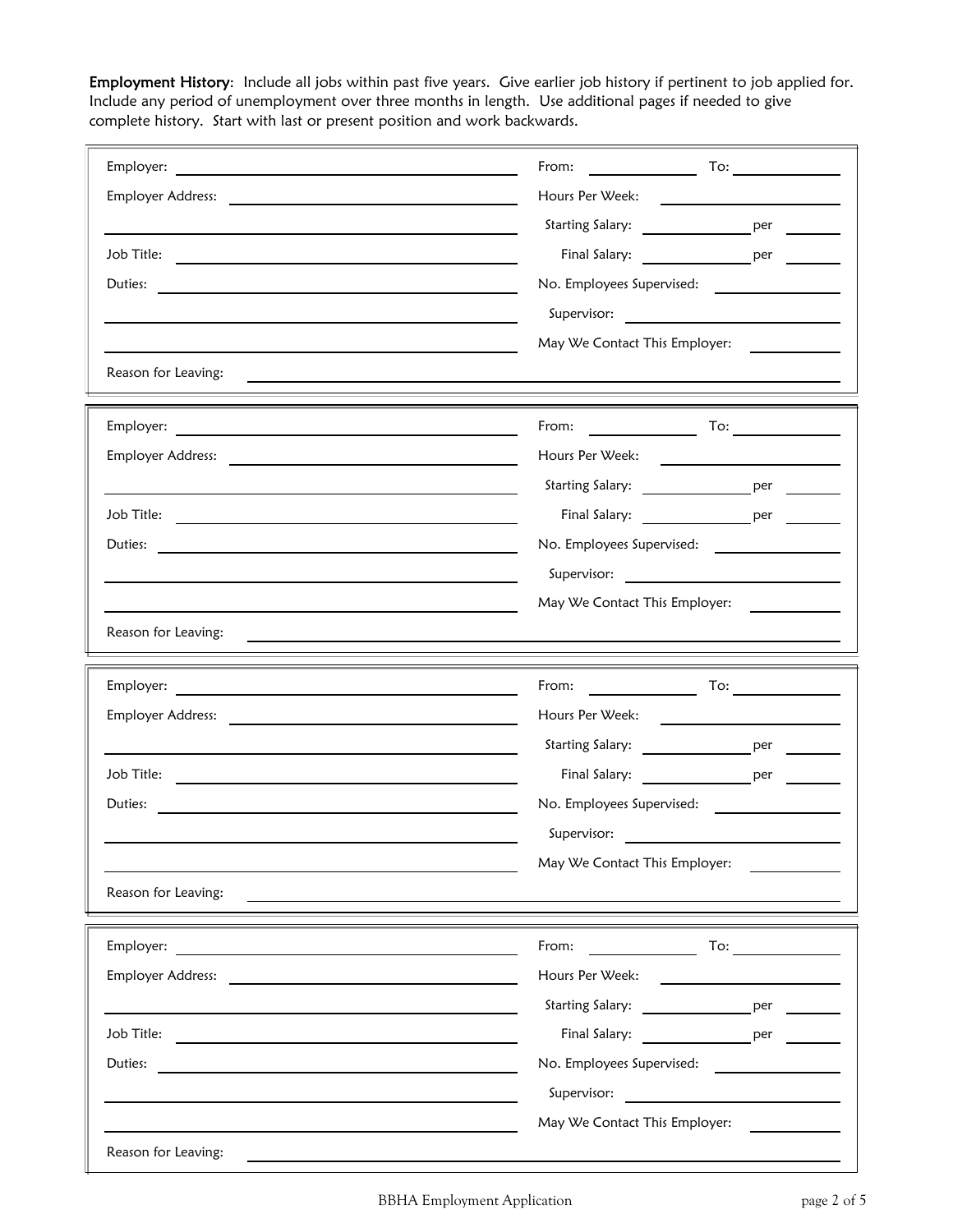#### Building and Construction Trades Manpower File

Complete the form by filling in the requested information. The Bristol Bay Housing Authority will keep this information on file. The file will be used as a reference and a source form which to draw personnel to provide Force Account labor for future Development housing construction and modernization/rehabilitation work to be performed under the Comprehensive Grant Program.

Should your situation change (i.e. - you move, your address or telephone number changes, you are going to be absent for long periods of time, you become permanently employed) please notify the BBHA office so that your file can be updated.

| Name:                                         |      |                      | Home Phone No.: |                      |  |
|-----------------------------------------------|------|----------------------|-----------------|----------------------|--|
|                                               | Last | First                | Middle          |                      |  |
| Address:                                      |      |                      |                 | Alternate Phone No.: |  |
|                                               |      | Street and/or PO Box |                 |                      |  |
|                                               |      |                      |                 | eMail Address:       |  |
|                                               | City | State                | Zip Code        |                      |  |
| I am normally available for work from (month) |      |                      |                 | to (month)           |  |

I have experience in the building or construction trades as indicated; or, I am very interested in receiving training in the following building or construction trades:

|                        |                             |                   | Journeyman |                           |
|------------------------|-----------------------------|-------------------|------------|---------------------------|
|                        |                             | Apprentice Rating | Rating     | Desire<br><b>Training</b> |
| Carpenter              | years experience            |                   |            |                           |
| Plumber                | years experience            |                   |            |                           |
| Electrician            | years experience            |                   |            |                           |
| Painter                | years experience            |                   |            |                           |
| Mason (Drywall)        | years experience            |                   |            |                           |
| Finisher (Concrete)    | years experience            |                   |            |                           |
| Pile Driver            | years experience            |                   |            |                           |
| Roofer                 | years experience            |                   |            |                           |
| Sheet Metal            | years experience            |                   |            |                           |
| Heavy Equipment        | years experience            | Teamster?         | no<br>yes  |                           |
| Laborer                | years experience            |                   |            |                           |
| I have experience as a | jobsite foreman.<br>project |                   |            |                           |

List any special building or construction trades training or experience you may have had: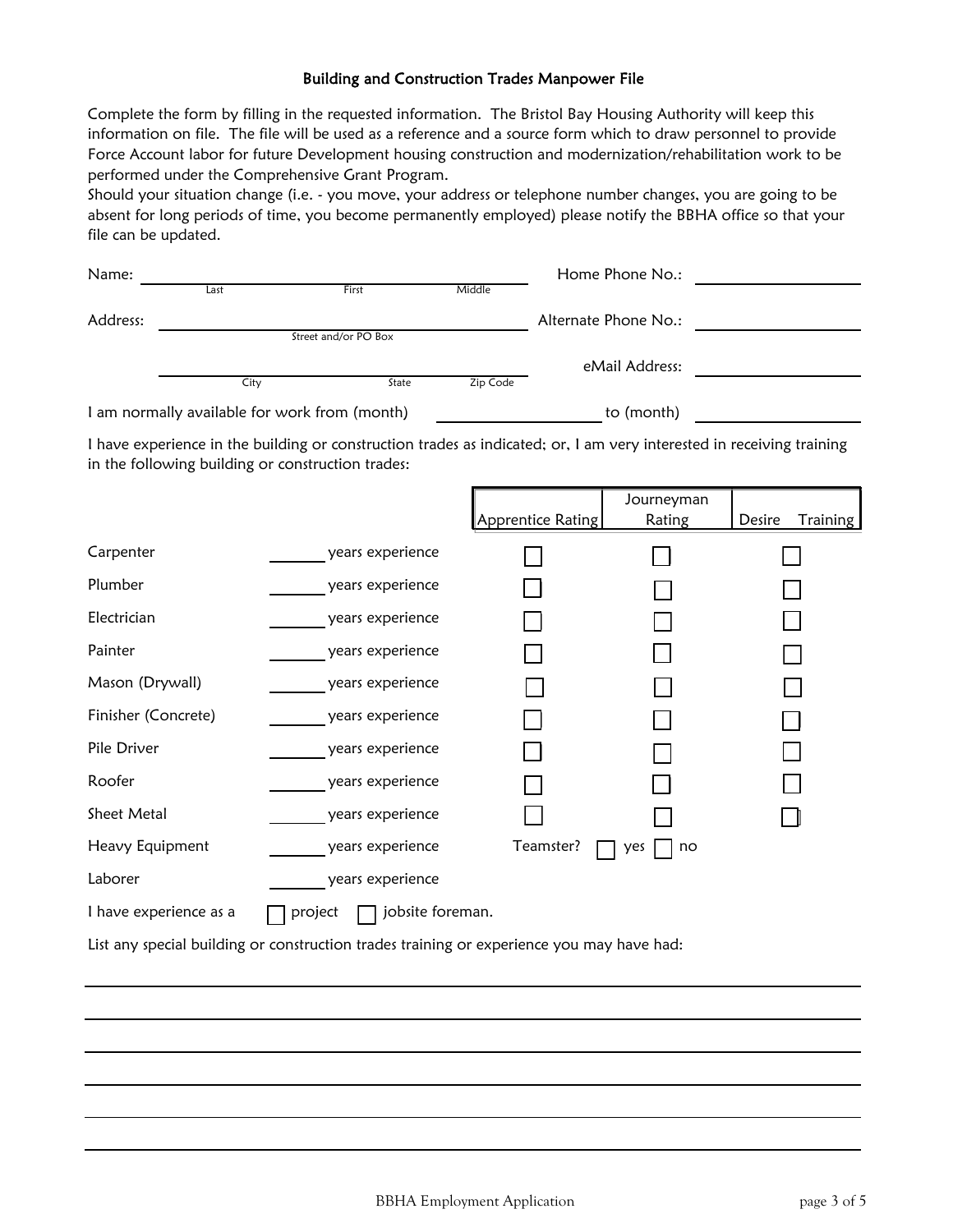If you claim Native preference, it may be necessary to provide the Bristol Bay Housing Authority with documentation of your ethnic background. Please indicate below your ethnic background if you claim Native preference.



## READ CAREFULLY BEFORE SIGNING BELOW:

In consideration of my employment, I agree to conform to the rules and regulations of the company and further agree that my employment and compensation may be terminated at any time, with or without cause or notice, at the option of either Bristol Bay Housing Authority or myself. I understand and agree that I am employed at will and that my employment may be terminated at any time by the company without liability for lost wages.

I hereby certify that all information made on or in connection with this application is true and complete to the best of my knowledge and belief and that I have not knowingly withheld any fact or circumstance. I understand that any misrepresentation or concealment of material fact will be sufficient ground for the rejection of this application or removal from employment. I authorize my present and previous employers to release to the Bristol Bay Housing Authority any information they may have regarding my character or my employment record and I hereby release said employers from any damage or claim for furnishing said information. I hereby agree to submit to such physical and/or mental examination as may be required.

Applicant's Signature **Date** Date **Date**